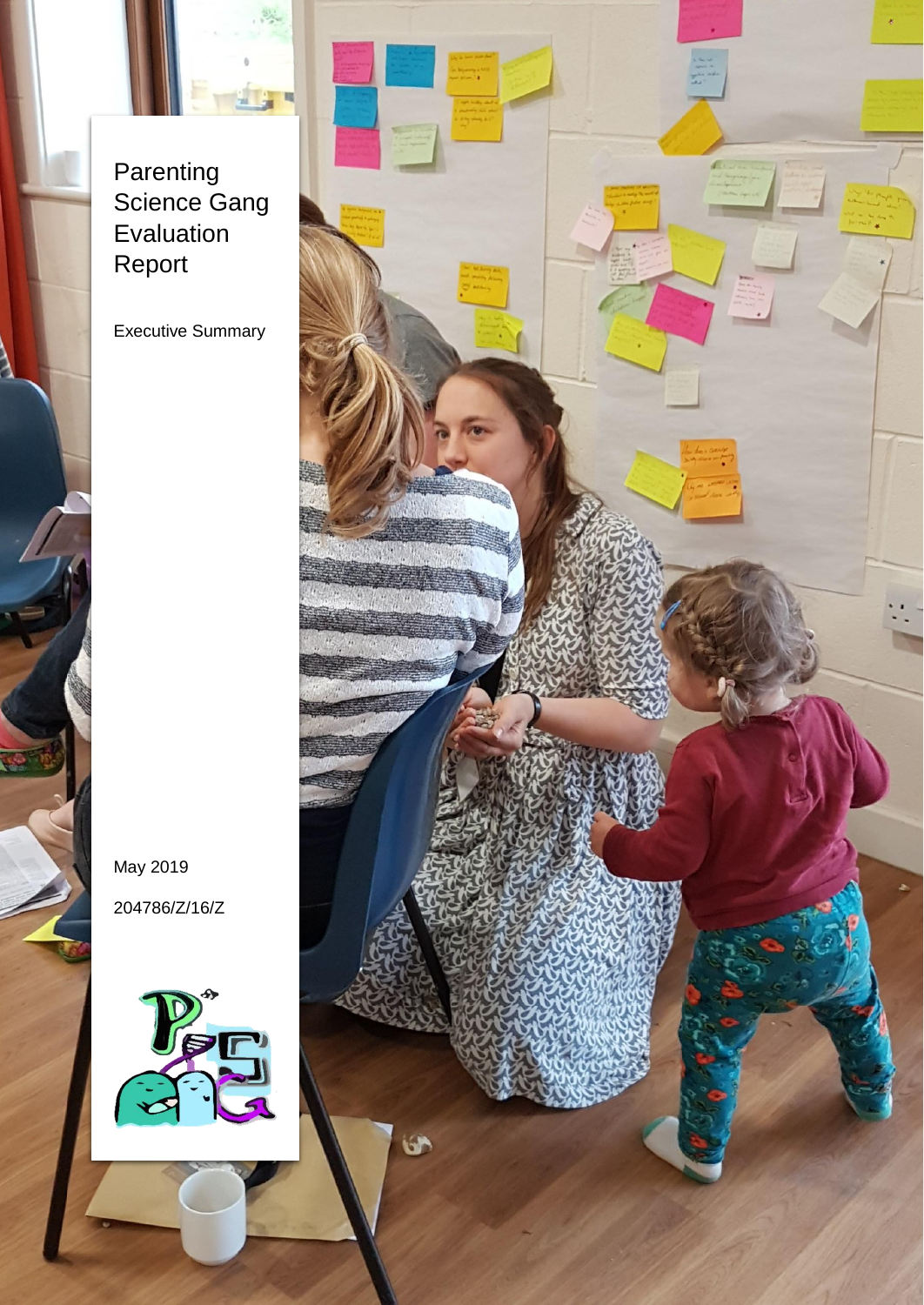# Executive Summary

# Project overview

Parenting Science Gang was a citizen science project, run by and for parents and funded by Wellcome. Parent groups, in collaboration with scientists, designed and ran their own experiments to answer questions of importance to them. These groups discussed, planned and made decisions primarily on Facebook, via Facebook groups. We also ran a number of real world events around the UK, to support the project.

Their co-produced research has included: mass spectrometry to study the composition of breastmilk for older children; surveys and interviews to study the experiences of mothers and pregnant women with healthcare providers; and laboratory tests with temperature sensors on babies being carried in slings.

In addition to their scientific achievements, the project has had significant personal impacts for many of the people involved. Participants reported an increase in their knowledge of science and their ability to find, understand and critique evidence. Their feelings about science also changed, becoming more confident in relation to science, more interested in it, that scientists were 'people like them'. They felt more empowered to use science as a tool for things that mattered to them.

Every group found a question which they thought was important, but which hadn't been studied before. These have led to eight papers in press or in preparation and seven conference presentations so far, with at least two more to come. Scientist collaborators reported that the experience gave them new insights into their work, and experimental methods, and inspired them to do more - and more ambitious - public engagement.

# Project details

The project ran for just over two years, from 20th February 2017 to 19th March 2019. The groups who took part were:

#### **Year 1**

- Science-Aware Natural Parenting Science Gang (SANP PSG)
- Dumfries and Galloway Parenting Science Gang (DGBBB PSG)
- Breastfeeding Older Babies and Beyond Parenting Science Gang (BOBAB PSG)
- UK Breastfeeding and Parenting Support Parenting Science Gang (UKBAPS PSG)

#### **Year 2**

- Big Birthas Parenting Science Gang (BB PSG)
- Mealtime Hostage Parenting Science Gang (MH PSG)
- Let Toys Be Toys Parenting Science Gang (LTBT PSG)
- Breastfeeding and Health Care Experiences Parenting Science Gang (BF HCE PSG)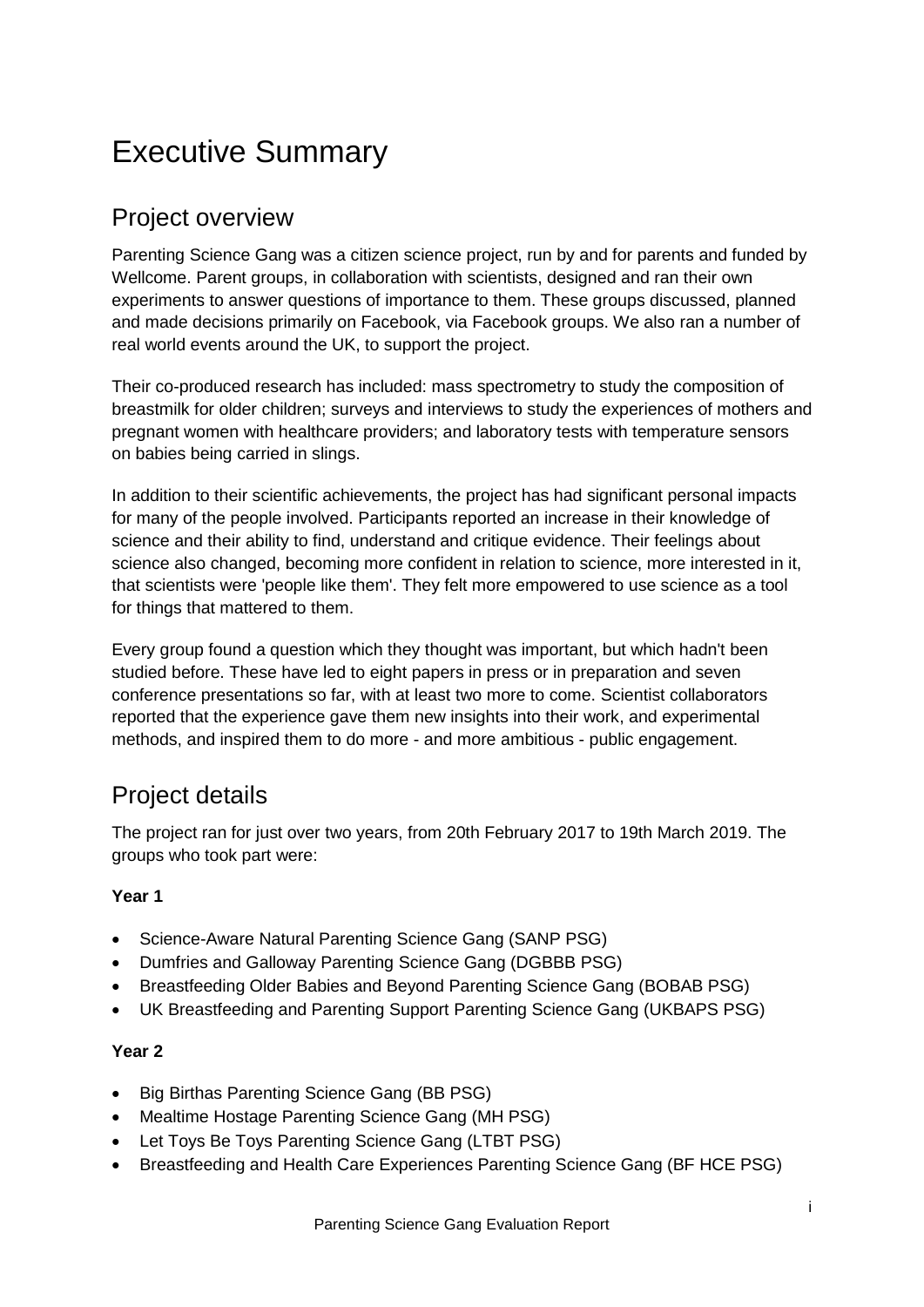There were 2,608 members, across all the groups (total group membership was higher than this, because some people joined more than one group).

Our typical member was:

- 25 44 years old (>90%)
- $\bullet$  female ( $>95\%$ )
- white  $(-80%)$
- a parent to 1 or 2 children (>80%)
- based in the UK (~90%)

## Evaluation

We used a variety of different methods, to use perspective and methodological triangulation to better gauge the overall impacts of the project, and understand more fully the effect on participants. These included interviews with participants and with the partners / relatives / friends who accompanied them to events; pre and post project surveys; discussion threads in the groups; post-it notes at events; reflections and observations by project staff and evaluators; and online activity stats.

Synthesising data from all these methods, we identified the following key themes among the outcomes for participants:

#### Increased science skills

One of the clearest outcomes for members was an increase in their science-related skills, in several areas - information sourcing, information evaluating, knowledge of specific science findings and experimental techniques, and a greater understanding of the scientific method.

#### Feelings around science

Another very clear theme was a change in many participants' feelings around science, in several different (but interlinked) ways. They now felt that scientists are 'people just like them'. Their confidence discussing science, understanding science and accessing science in general increased (including small but significant numbers returning to education to study science). Members frequently reported that they now felt that science was something that they could contribute to, there was a sense of them developing a science identity, and they felt empowered to use science as a tool for things that mattered to them - this empowerment was all the stronger, for happening against a context of many of them feeling disempowered and marginalised by pregnancy and motherhood.

#### Self-actualisation

We included in this theme the social and emotional outcomes of the project, for members, which seemed less directly related to the science content. There was a palpable sense that many members relished the chance to have intelligent conversations with other adults, particularly other mums who were going through the same experiences, and to work together as a community to achieve something. Again, this cannot be divorced from the context of mothers with small children feeling isolated, starved of adult interaction and as if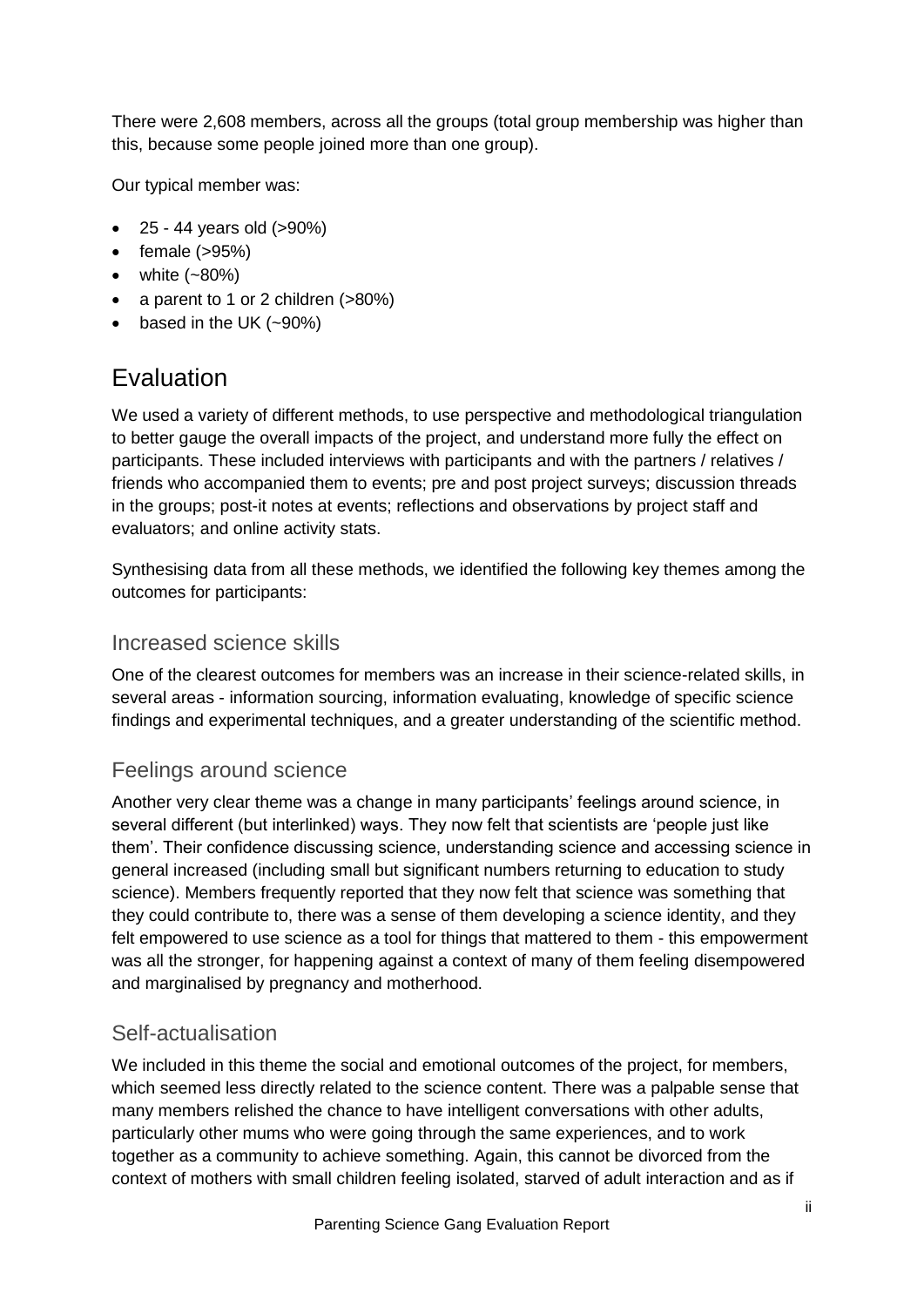they've lost their identity. There's obviously some overlap here with the increased confidence and empowerment subthemes of 'feelings about science'. These things all worked together and seemed interlinked for our participants too.

#### Impact on science and scientists

There were two main ways the project impacted on science. Firstly, finding (and starting to fill) research gaps important to parents in numerous fields of science. Secondly, they affected the scientists they interacted with - giving scientists new ideas and different perspectives on their work, feedback on their research and plans from a parent perspective, inspiration to do more public engagement, and positive affirmation from members who found their research useful.

### This report

We've deliberately structured this report to provide both breadth and depth, starting with:

Error! Reference source not found. - explaining the background and context to this project, and giving an overview of our methodology and findings.

Error! Reference source not found. - exactly how we ran the project and how we evaluated it.

Error! Reference source not found. - key over-arching themes in the outcomes we found for our participants

Error! Reference source not found. - the character and topic of each group, what research they did and what their findings were.

We then include several sections of '**Top Tips**':

- on running a project like this
- on being family friendly
- on using Facebook.

Finally, we provide more in-depth details on our main evaluation strands and findings:

- 6 **case studies** of a range of real user journeys through the project, including both heavily involved participants, and those who were more casually involved.
- Literature review and discussion on **public engagement with young families**.
- A **summary of all the questions** our groups came up with which may be of interest to those working with families and wanting to know what research gaps they see, or producing support materials for them.
- **Online stats** describing participants' and other audiences' behaviour online.
- **Events** details of all the events we ran, how we ran them, and outcomes for participants and project.
- Analysis of **pre and post project surveys**.
- Details and analysis of **in-depth interviews** with our participants.